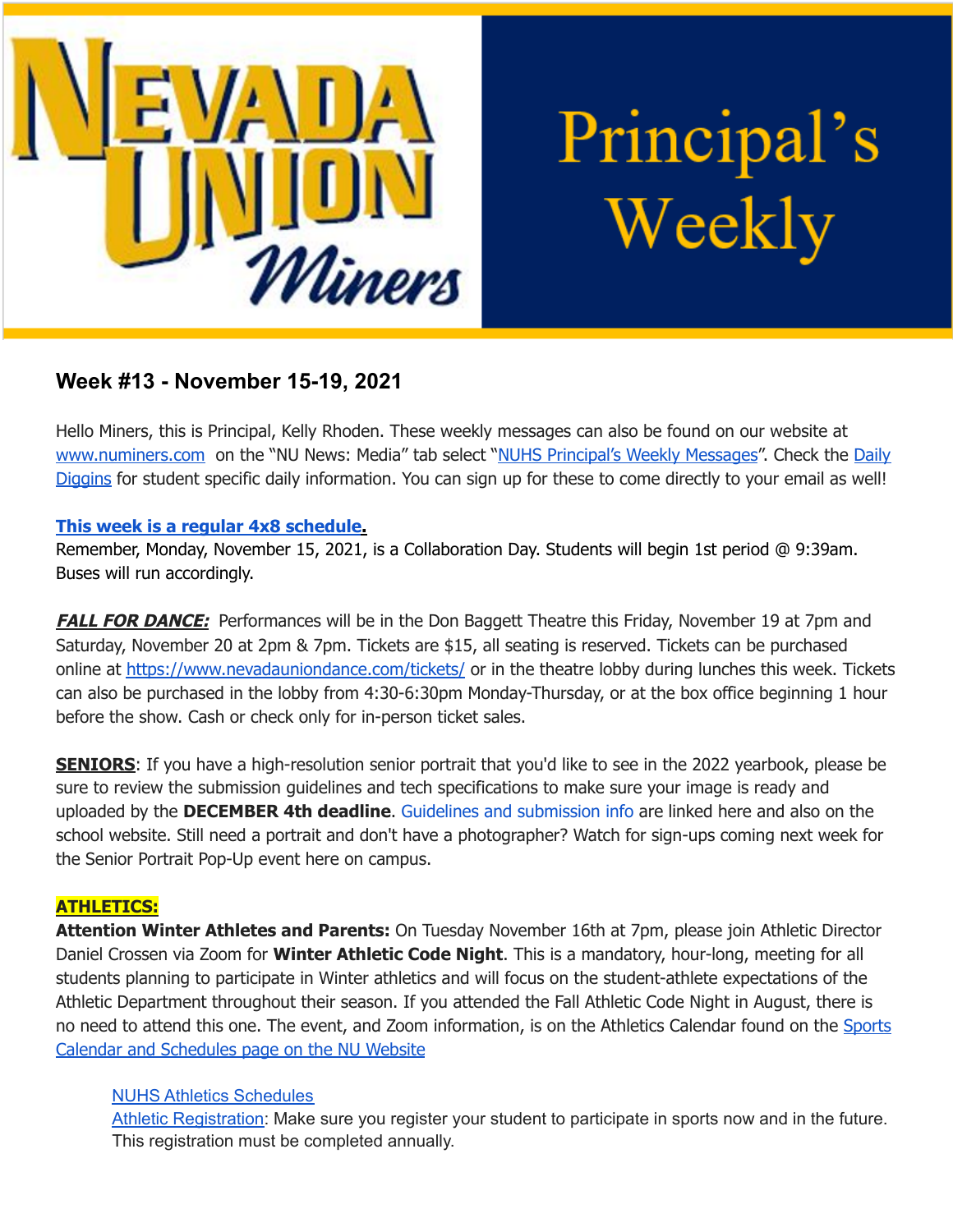**NU SITE COUNCIL MEETING:** Anyone is invited to attend our Site Council Meeting. Visit the website for our [agenda.](https://nevadaunion.njuhsd.com/Information/Site-Council/index.html)

Thursday, November 18th 4-5:30 pm J204

# **AFTER SCHOOL TUTORING:**

After school English Learners (EL/RFEP) tutoring is available Monday - Friday 3:40-4:40 in J102. The tutoring is helpful with Math, English, History and Science.

After school in the library for All Students: 3:40 - 4:40

# Library Tutoring 3:40 to 4:40 Monday through Thursday

|                  | <b>MATH</b>              | <b>SCIENCE</b> | <b>ENGLISH</b>                   | <b>SOCIAL STUDIES</b> |
|------------------|--------------------------|----------------|----------------------------------|-----------------------|
| <b>MONDAY</b>    | J. Stroeve               | J. Stroeve     | D. Fairchild<br>M. Dunlap        | M. Dunlap             |
| <b>TUESDAY</b>   | J. Stroeve               | J. Stroeve     | D. Fairchild<br>A. Olsen         |                       |
| <b>WEDNESDAY</b> | K. Molitor<br>E. Pardini |                | D. Fairchild<br>A. Olsen         |                       |
| <b>THURSDAY</b>  | J. Stroeve               | J. Stroeve     | M. Dunlap<br>K. Knox<br>A. Olsen | M. Dunlap             |

# **STUDENTS TAKING THE [ASVAB](https://nevadaunion.njuhsd.com/Information/ASVAB/index.html) TEST:**

**Sign-ups end on Monday, November 15** with Tammy Shurte in the Assistant Principals' office Wednesday, November 17, 2021

Check in is from 8:15am - 8:30am in the Science Lecture Hall

**CLOSED CAMPUS:** As a reminder to all, Nevada Union High School, as well as all campus' across the district have a CLOSED CAMPUS policy. Students should not be leaving during the school day without parent permission and supervision. Campus Supervisors will be monitoring parking lots and turning students around that do not have an open period or a note to leave school.

During the School Day:

- Parking lots are off limits
- The Church parking lots are off limits